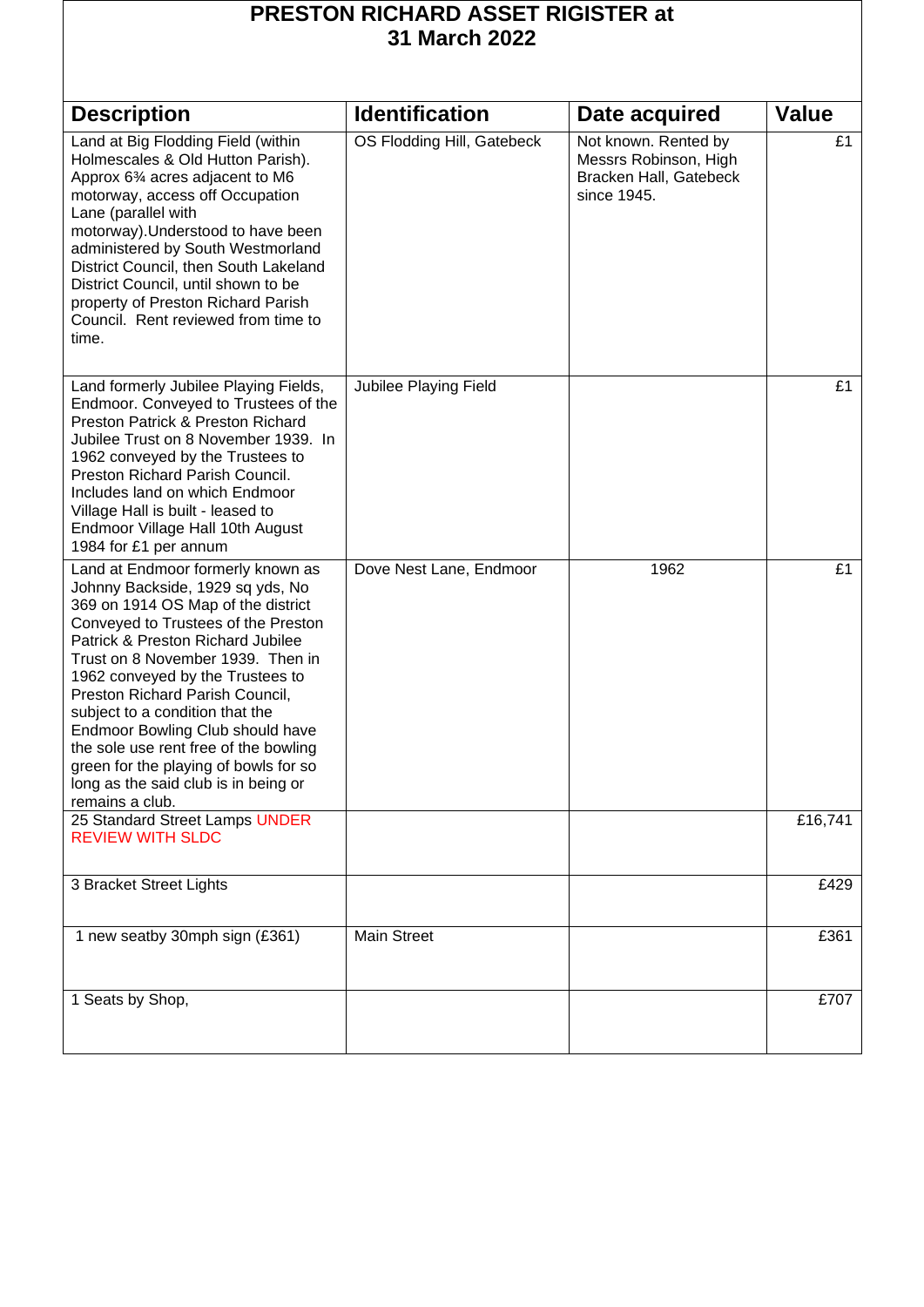| 6 Notice Board                                                                                                                                                   | Summerlands (£20), A65 bus<br>shelter (£20), Low<br>Park, Village Hall, Main<br>Street, Crooklands Hotel(4<br>new @ £2621)                                                                                                                                                                                                                                     |                                                                                                                                                                               | £8,731                 |
|------------------------------------------------------------------------------------------------------------------------------------------------------------------|----------------------------------------------------------------------------------------------------------------------------------------------------------------------------------------------------------------------------------------------------------------------------------------------------------------------------------------------------------------|-------------------------------------------------------------------------------------------------------------------------------------------------------------------------------|------------------------|
| 4 Plank Seats                                                                                                                                                    |                                                                                                                                                                                                                                                                                                                                                                |                                                                                                                                                                               | £449                   |
| <b>Description</b>                                                                                                                                               | <b>Identification</b>                                                                                                                                                                                                                                                                                                                                          | Date acquired                                                                                                                                                                 | <b>Value</b>           |
| 15 Litter Bins (Emptied x1 weekly by<br>SLDC) - blue emptied by Lengthsman<br>March 22 3xbins removed from play<br>area taken on by SLDC and emptied<br>by them. | 2 x Endmoor Village Hall car<br>park, 2 x Play area.<br>Main Street near shop, A65<br>Summerlands Bus Shelter,<br>near telephone box<br>Woodside Road, 1 x Low<br>Park/Gatebeck Lane,<br>Nuttinghall Lane, Crooklands<br>Bus Shelter, Gatebeck Rd<br>bus shelter, A65 on the level,<br>1x Dove Nest Lane, 1x A65<br>layby at Sepulchre Lane, Fish<br>Van Layby | May 2012 Low Park,<br>Crooklands & Nuttinghall<br>Sep 2012, Gatebeck Rd<br>Nov 2012, Lodge Jan<br>2013, Dove Nest Nov<br>2014, 2016 Sepulchre<br>Lane, Fish Van Layby<br>2017 | £4,500                 |
| 1 Stone Bus Shelter -No cost to<br>Council - £6,000 funded through<br>CCC/ALSF grant                                                                             | <b>CCC Highways Authority</b><br>verge, Gatebeck Road, adj<br>Gatebeck                                                                                                                                                                                                                                                                                         | 2006                                                                                                                                                                          | £6,150                 |
| 1 Blockwork Bus Shelter                                                                                                                                          | <b>CCC Highways Authority</b><br>verge, A65 Summerlands                                                                                                                                                                                                                                                                                                        | 2000                                                                                                                                                                          | £2,562                 |
| 11150 x Bus shelter metal and anti<br>grafitti panels                                                                                                            | A65 Summerlands                                                                                                                                                                                                                                                                                                                                                | 2009 & 2010                                                                                                                                                                   | £11,150                |
| Clock mounted on stone pillar                                                                                                                                    | Green at A65 junction with<br>Gatebeck Road                                                                                                                                                                                                                                                                                                                    | 2000                                                                                                                                                                          | £5,635                 |
| Perimeter fencing & posts                                                                                                                                        | Village Hall Car Park                                                                                                                                                                                                                                                                                                                                          | Dec-17                                                                                                                                                                        | £1,107                 |
| Perimeter fencing & posts                                                                                                                                        | <b>Endmoor Playing Field and</b><br>Play Area                                                                                                                                                                                                                                                                                                                  |                                                                                                                                                                               | £881                   |
| Playground equipment:                                                                                                                                            |                                                                                                                                                                                                                                                                                                                                                                |                                                                                                                                                                               |                        |
| 1 Junior Complex Multi Activity Unit                                                                                                                             |                                                                                                                                                                                                                                                                                                                                                                |                                                                                                                                                                               | £12,755.51             |
| 2 Small Horse Springer                                                                                                                                           |                                                                                                                                                                                                                                                                                                                                                                |                                                                                                                                                                               | £1,451.57              |
| new springer                                                                                                                                                     |                                                                                                                                                                                                                                                                                                                                                                | 20/08/2020                                                                                                                                                                    | £561.00                |
| 1 Tree frog seesaw, fitting & surfacing                                                                                                                          |                                                                                                                                                                                                                                                                                                                                                                | 30/10/2013                                                                                                                                                                    | £3,655.00              |
| 1 Wooden Play Train                                                                                                                                              |                                                                                                                                                                                                                                                                                                                                                                |                                                                                                                                                                               | £11,963.45             |
| 1 x 2 axis Rocking Horse                                                                                                                                         |                                                                                                                                                                                                                                                                                                                                                                |                                                                                                                                                                               | £4,265.60              |
| 1 Toddler Cradle Swing<br>1 Junior Flat Swing                                                                                                                    |                                                                                                                                                                                                                                                                                                                                                                |                                                                                                                                                                               | £1,987.21<br>£1,922.02 |
| Surface                                                                                                                                                          |                                                                                                                                                                                                                                                                                                                                                                | £56,932.96                                                                                                                                                                    | £8,200.00              |
|                                                                                                                                                                  |                                                                                                                                                                                                                                                                                                                                                                |                                                                                                                                                                               |                        |
| Acquired Jan 2013 - MUGA                                                                                                                                         |                                                                                                                                                                                                                                                                                                                                                                |                                                                                                                                                                               | £3,771.60              |
| Acquired Jan 2013 - Shelter                                                                                                                                      |                                                                                                                                                                                                                                                                                                                                                                |                                                                                                                                                                               | £6,400.00              |
| Wooden Picnic table                                                                                                                                              | in play area                                                                                                                                                                                                                                                                                                                                                   |                                                                                                                                                                               |                        |